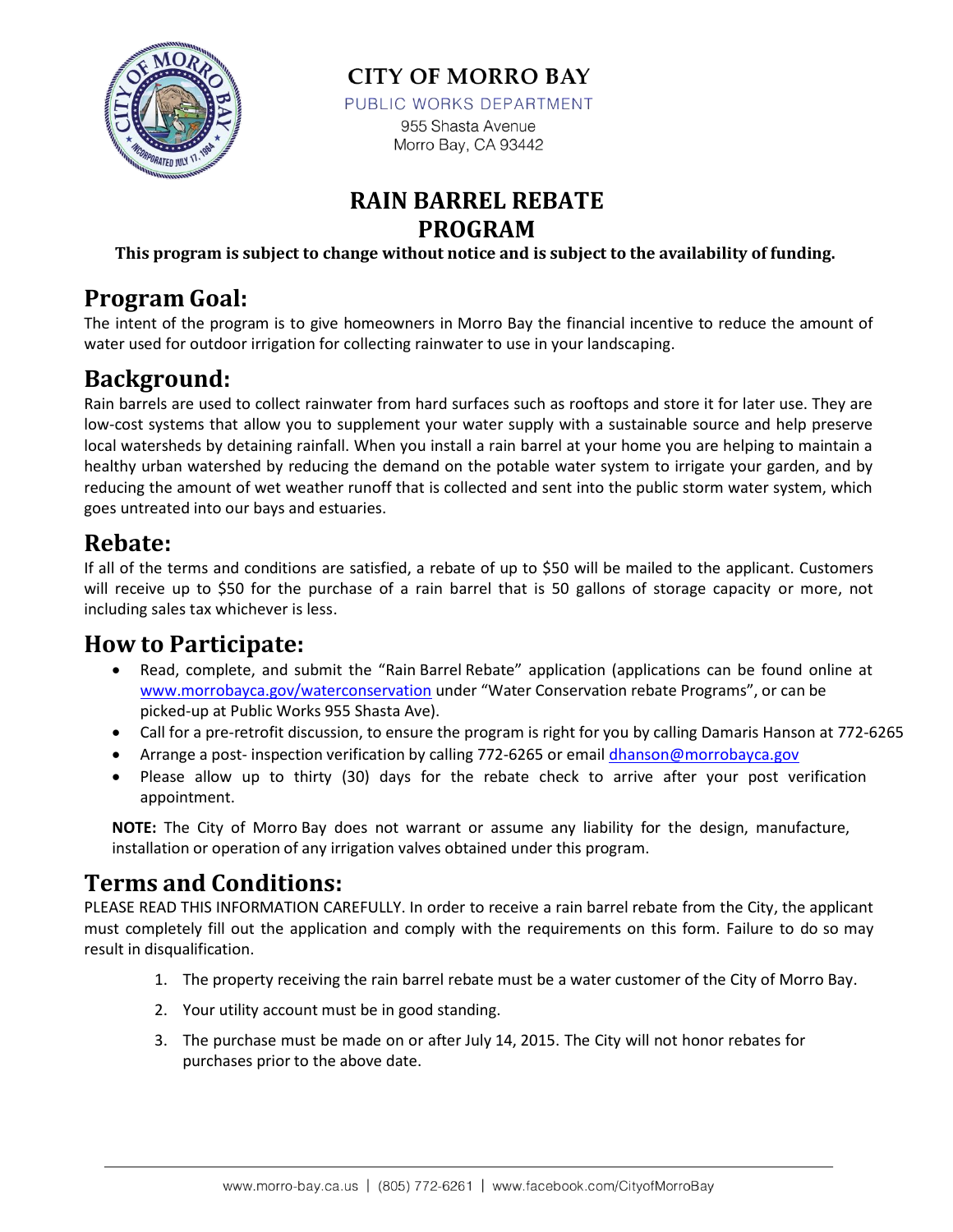

#### **CITY OF MORRO BAY** PUBLIC WORKS DEPARTMENT

955 Shasta Avenue Morro Bay, CA 93442

- 4. The application form must be completely filled out.
- 5. Applicant must attach a legible copy of a valid, dated sales receipt to this application.
- 6. Installation must be completed within six (6) months following receipt of the City's executed application. Once the City receives notice of installation completion, any wait time for the City's final inspection shall not be counted against this six-month period of time. The converted area must remain in compliance with all program terms and conditions for a period of five (5) years following receipt of the rebate. An applicant may be required to refund the entire rebate, or a portion thereof, if rebate program terms and conditions are violated. Notwithstanding the foregoing, this requirement is void upon transfer of ownership.
- 7. Once the City is notified of a complete installation, the City will conduct an inspection to verify program compliance. If the conversion fails inspection, the applicant will be permitted to bring the conversion project into compliance with the program terms and conditions for a period of sixty (60) days or the remainder of the six-month period, whichever is greater.
- 8. The City enforces only the terms and conditions of this application. The applicant is solely responsible for complying with any and all laws, regulations, policies, conditions, covenants and restrictions that may apply and for any and all liabilities arising out of a conversion project. Applicants are encouraged to consult any applicable covenants, conditions and restrictions ("CC&Rs") or neighborhood Homeowner's Association ("HOA") regulations that may apply to an anticipated conversion project prior to submitting an application with the City. Applicants must also comply with all state and local laws relating to landscape maintenance. The quality, maintenance and appearance of the conversion are the exclusive responsibility of the applicant. Rebates may be considered taxable income.
- 9. For self-made rain barrel systems, the rebate amount may be applied to the costs (before sales tax) associated with the purchase of accompanying accessories/hardware necessary for installing a rain barrel or modifying a downspout to connect a barrel (does not apply to new or replaced gutters or downspouts).
- 10. Qualifying rain barrels must be newly purchased, a minimum size of 50 gallons, and designed for the intended purpose of rain capture.
- 11. Rain barrel must have a secure lid for child safety and rust-proof fine mesh screening (e.g., like that on a window screen) or sealed designs for vector control (mosquito, rodent) and debris control.
- 12. The rain barrel must be connected to a rain gutter downspout, rain chain, or other effective means of capturing concentrated flow from roofs or other impervious surfaces.
- 13. Rain barrel must not be connected to the (potable water) irrigation system and collected rainwater must be utilized via a hose or bucket only.
- 14. Rain barrel must be placed on a solid and level foundation, such as concrete pad, pavers, or bricks for appropriate stability.